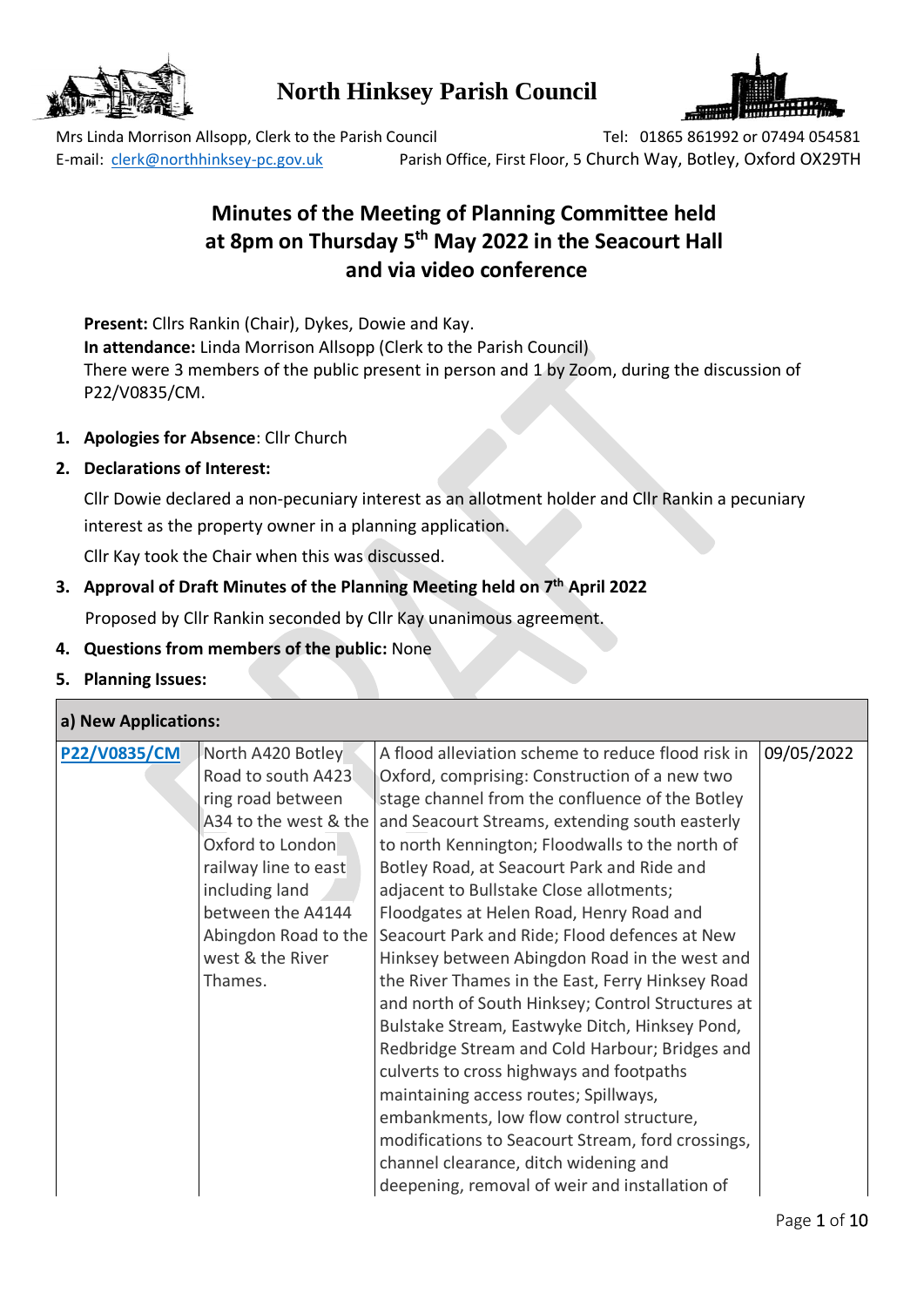| telemetry cabinets; Repairs to existing walls     |  |
|---------------------------------------------------|--|
| along Osney Stream and in Hinksey Park. The       |  |
| creation of new and improved habitat for flora,   |  |
| fauna and fisheries, and change of use of land to |  |
| provide exchange for existing open space. Works   |  |
| will include extraction of some sand and gravel   |  |
| for reuse on the site and exportation from the    |  |
| site.                                             |  |

**Comment:** NHPC makes the following objections.

#### **1. SUMMARY OF RESPONSE**

1.1. North Hinksey Parish Council (NHPC) OBJECTS to the current plans for the Oxford Flood Alleviation Scheme, MW.0027/22. Although NHPC recognises the need for flood alleviation measures and supports many aspects of the scheme it does not agree the excavation of a large secondary channel as detailed in the proposal is necessary or desirable.

1.2. NHPC hopes the scheme will be revised, eliminating the secondary channel and modifying remaining elements as necessary.

1.3 NHPC recognises the interconnected nature of communities and the environment and has chosen not to limit its comments to matters within North Hinksey Parish.

1.4 NHPC also has concerns about the independence of the planning process for this application and the economic case for the scheme.

#### **2. INTRODUCTION**

2.1 North Hinksey Parish lies to the western side of Oxford City, but outside of its legislative boundaries. Many aspects of its historic development have resulted from its location on rising ground to the west of the Thames floodplain, including its long-term administrative ties to the Vale of White Horse and Abingdon-on-Thames, to the south.

2.2 The eastern boundary of the Parish with Oxford City mainly follows the Seacourt Stream, an offshoot of the Thames. To the south lies the Parish of South Hinksey, The A34 runs through North Hinksey Parish separating elements to the east (North Hinksey Village and Old Botley) from the west.

2.3 North Hinksey Parish has an adopted Neighbourhood Plan (18 May 2021) and an associated Character Assessment (January 2018). The Parish Council recognises the concerns of parishioners and the fact that the proposed flood alleviation scheme will have significant impacts on life in the parish and may potentially alter the parish boundary.

2.4. The project is not expected to reduce flooding in the vulnerable parts of North Hinksey Parish.

#### **3. GENERAL COMMENTS**

3.1 NHPC notes concerns from the public that the scheme raises national-level I issues as follows.

(a) It would destroy 1% of the remaining area of nationally rare MG4a grassland and could lead to the loss of another 5% by drying out the area.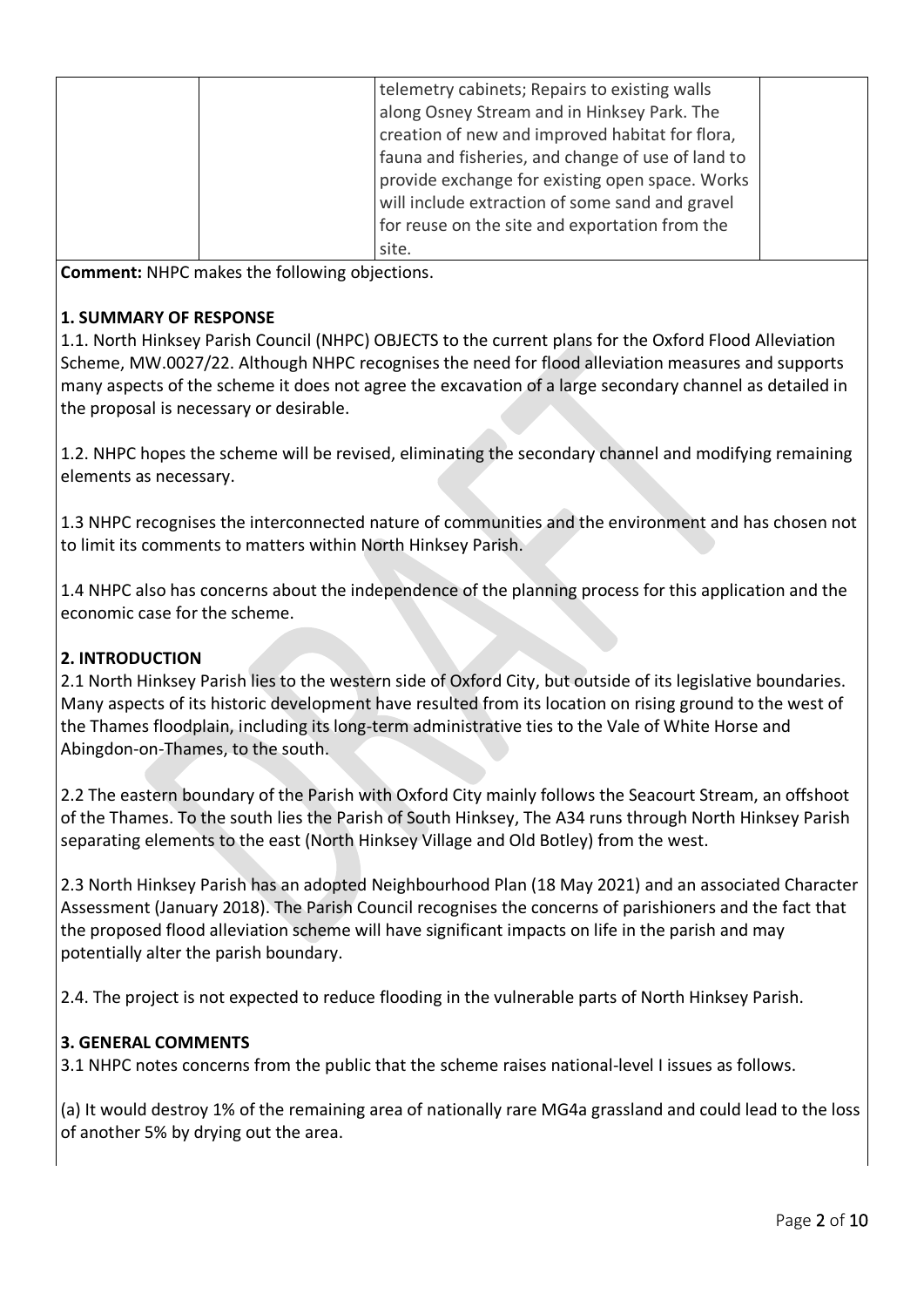(b) The scheme would endanger a nationally rare plant, the Creeping Marshwort, which is found only at a small number of sites in Oxford.

(c) It proposes an inappropriate compensation measure for the loss of the heavily used Seacourt Nature Reserve in contravention of the Acquisition of Land Act 1981.

(d) It would reduce traffic speeds on part of the A34 national trunk road from 70mph to 40mph in order to facilitate construction traffic.

(e) It appears to be a very poor use of public funds. A two-stage channel is much more destructive and expensive than other options. The proposal does not adequately assess no-channel, first stage-channelonly, piped alternatives or the benefits of culvert and stream maintenance. The environmental statement includes a management plan (Appendix I) but no costings about ongoing maintenance of the scheme. Without such maintenance effectiveness of the channel will reduce over time. The Full Business Case of 2019 does include costings for maintenance, but only for the first 10 years after construction. NHPC notes that subsequent to that "there will continue to be operational funding available to the Environment Agency from government. This is bid for as part of annual maintenance budgets". The costings provided for the proposed scheme are therefore too low.

3.2. There is also concern that the application may be unfairly influenced by large local authorities and groups who are strong advocates of the scheme which relies heavily on funding from central government. Specifically, there is concern over whether this is the appropriate background for local planning officers to arrive at the right decision.

3.3. NHPC believes there is weight to suggestions that national level issues and the questions over the independence of the planning process mean that the application should be decided by a planning inspector (or perhaps Parliament).

### **4. BIODIVERSITY**

4.1 The National Planning Policy Framework requires that development respects the importance of biodiversity. It should do this by the following mitigation hierarchy.

(i) First, and ideally, avoid environmental impacts.

(ii) Secondly, mitigate impacts where these cannot be avoided.

(iii)Lastly, compensate for damage where mitigation is not possible. However, where damage is caused to biodiversity, then the Environment Act 2021 requires that compensation must exceed damage by at least 10%.

Oxfordshire's own minerals and waste local plan reflects this (policy C7(iii)) by stating "Development shall ensure that no significant harm would be caused to… Local Wildlife Sites… except where the need for and benefits of the development in that location clearly outweigh the harm". However, the proposed scheme will cause considerable environmental damage: almost all of this due to the proposed two-stage flood channel. The Environment Agency do not seem to have followed the mitigation hierarchy in that, they do not appear to have properly investigated alternative schemes that either avoided or mitigated impacts (e.g., options A1 and A2 in Appendix Q or piped alternatives).

4.2 The proposed scheme would have significant and irreversible impacts on Hinksey Meadow, which is a rare MG4a meadow which requires specific water levels and management. It would destroy 1.33ha of MG4a meadow and threaten the remaining 7.2-7.7ha of MG4a meadow. There are currently only 194.5ha of MG4a meadow left in England and Wales. Although the Environment Agency proposes to try to replace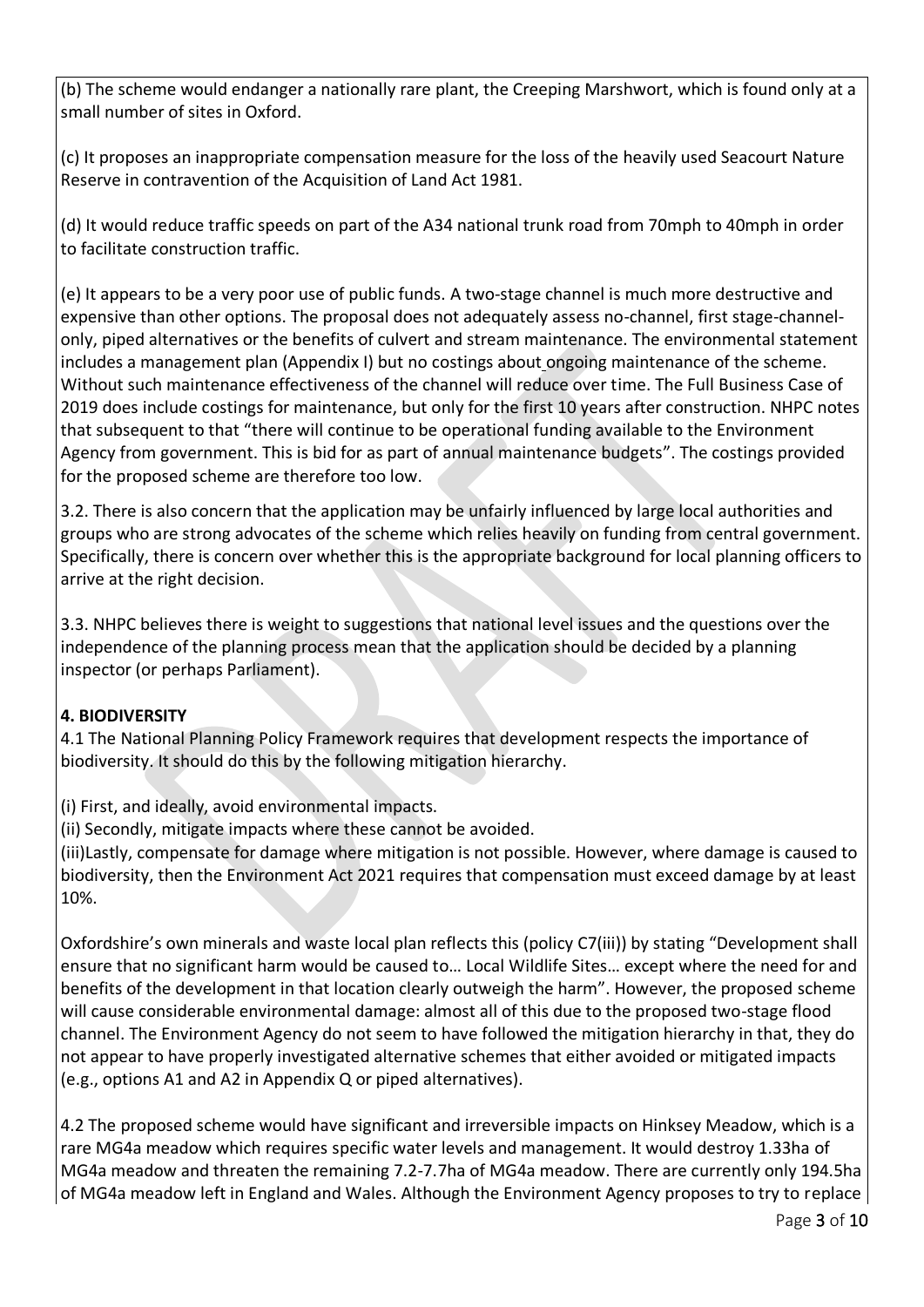this loss by sowing seeds from Hinksey Meadow elsewhere, the environmental statement itself states that "This habitat will not fully replace the unimproved grassland lost, because part of its value comes from having been managed in the same way for hundreds of years" (p.182). There are also questions over the likely success of these mitigating actions, with no evidence of previous examples where this has been carried out successfully with an MG4a meadow. This is the loss of an irreplaceable habitat and should be refused since there are not 'wholly exceptional' reasons for taking it forward (NPPF paragraph 180c).

4.3 The proposed scheme would have significant and irreversible impacts on two Local Wildlife Sites: Hinksey Meadow and Kennington Pit. Policy C7(iii) of the Oxfordshire Minerals and Waste Local Plan notes that "Development shall ensure that no significant harm would be caused to… Local Wildlife Sites… except where the need for and benefits of the development in that location clearly outweigh the harm".

4.4 The scheme would negatively affect the rare Creeping Marshwort growing in the field south of Willow Walk. The archaeological works related to the scheme have already meant that horses cannot be grazed in the field and have indirectly led to the closure of the Old Manor House riding school, a local business. Creeping Marshwort is listed as Endangered in the Red Data Book. It is found only in Oxford and is one of two reasons why Port Meadow is a site of international nature conservation importance.

4.5 The scheme would destroy thousands of mature trees. Although the Environment Agency proposes to 'replace' these trees, the lost trees are mature, whilst the replacements would be whips that will take many years to have equivalent biodiversity, landscape and carbon fixing benefits.

4.6 The scheme would destroy most of the Kendall Copse community woodland, which was planted by local people.

4.7 It would affect protected species. Table 8.5 of the environmental statement concludes: amphibians 'moderate negative', bats 'moderate negative', otters 'moderate negative',

4.8. The scheme seems unlikely to achieve the biodiversity net gain of 10% as required by the Environment Act 2021, despite including benefits of the proposed new wetland habitats. The Environment Agency calculate they will compensate by a gain of 10.1% over the loss. NHPC notes that the Environment Agency's full calculations of net gain do not form part of the planning application and therefore cannot be examined. However, the calculations of Section 8.4.3 of the environmental statement suggest that a net gain can only be shown if significant assumptions, not consistent with the precautionary principle, are made about replacing existing meadows with MG4 meadows, even though this replacement will be only partially effective at best. Replacement hedges and wet woodlands would have to be provided off site, despite the large size of the area that would be taken up by the scheme.

4.9 Biodiversity net gain (BNG) should only be a last resort, after avoidance and mitigation (the mitigation hierarchy). In this case, avoidance is possible by not having a second-stage channel, so the proposed approach is inappropriate, and much/all of the biodiversity net gain should not be needed. The Environment Agency have presented two alternatives that dispense with all or part of the two-stage channel. These are shown at Appendix Q of the Environmental Statement and both indicate they would provide considerable flood protection. The no channel alternative shows lower water levels for flood events than the proposed scheme. NHPC agree with the suggestion that it would be following environmental impact good practice to investigate other alternatives to the same degree as the preferred option.

### **5. RECREATION & AMENITY**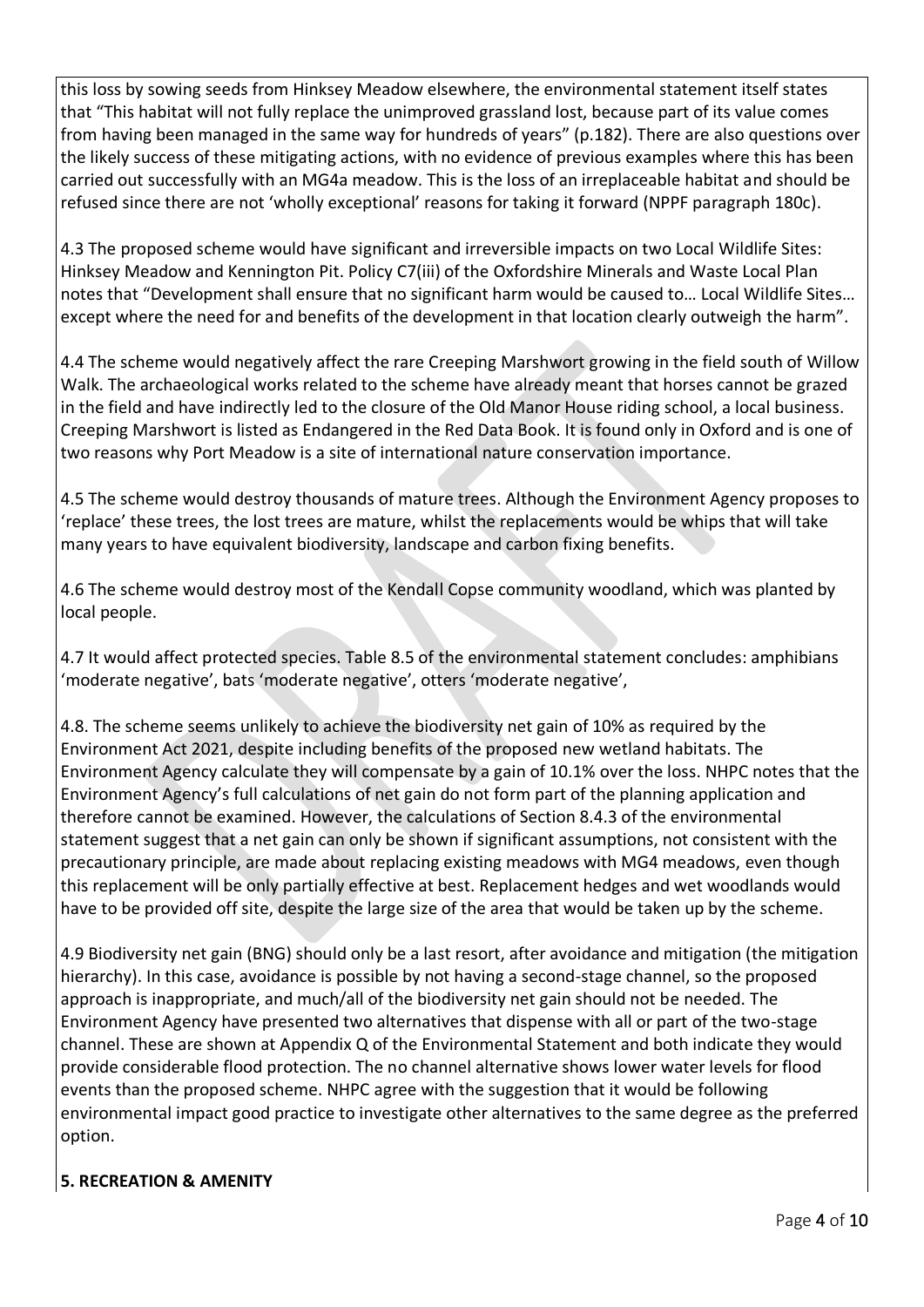5.1 The Environment Agency's own data show almost 100 people visiting the Seacourt Nature Reserve on an average day in February 2018 (environmental report, p.69). There will be considerably more in the summer and at times when the Environment Agency was not surveying. It is clearly a very heavily used and valued area. The proposed scheme would restrict public access to almost all of this area of publicly owned and publicly accessible open space in perpetuity. This is a severe impact.

5.2. The Environment Agency propose to compensate for this loss of Seacourt Nature Reserve by making publicly accessible the 'Jewson Field' to the south of Jewsons. However, the Jewsons Field is already publicly accessible, as evidenced by the Environment Agency's own surveys of April and August 2019. If the public have and continue to enjoy use of this land as open space, it cannot be used to compensate for the loss of other open public space. This issue is governed by Section 19 and Schedule 3 Para. 6 of the Acquisition of Land Act 1981, i.e., it is at the level of a planning inspector or Parliament.

5.3 The scheme would have severe impacts on the wider recreational resource of the area for 3-5 years and beyond. During construction footpaths would be diverted and fields would be replaced by construction compounds and access tracks. During operation, fencing around the proposed scheme will continue to restrict recreational access.

5.4. The fields directly to the north of South Hinksey, where the proposed work compound would be, are currently organic sheep fields which would take many years to re-establish with grass post-construction, much less re-attain the organic certification. Much of the rest of the site is biodiverse land of agricultural Grade 3b that is either grazed or used as silage. The scheme would involve the disturbance of 100ha of agricultural land during construction, and permanent loss of much of that when operation starts. It will affect local farm businesses.

5.5 The proposed scheme is in the Green Belt. One of the purposes of Green Belts (NPPF paragraph 138) is to preserve the setting and special character of historic towns. The proposed scheme would not do this for its 3–5-year construction period.

5.6 The proposed scheme is also in three of Oxford's view cones: the area is an iconic landscape. The view cones are a means of managing the impact of change on the views of the historic core of the city and its skyline. Again, during construction the scheme would significantly affect views from these view cones, and post-construction the iconic landscape will be changed in perpetuity, with more fencing and fewer trees.

5.7 The proposed new bridge at Willow Walk is out of keeping with the setting. The width, surface material and design of the bridge give the appearance of a flyover for use by motor vehicles. As such it is at odds with Willow Walk, which is a cycle and pedestrian route with a rustic character, and a registered bridleway (311/7/10 and 320/14/10), meaning that motorised traffic is not allowed other than powered wheelchairs or mobility scooters. A knock-on effect of the inappropriate scale of this bridge is the large number of trees scheduled for removal during the construction phase.

#### **6. TRAFFIC & HIGHWAYS**

6.1 The scheme would have severe impacts on traffic. Impacts at the Kennington end would probably be unavoidable. Excavation of the channel would be responsible for the great majority of the average 144 HGV movements per day at South Hinksey, 36 HGV movements per day on the Botley Road, and 14 movements per day at the Abingdon Road. Contractors' vehicles will add more traffic. The environmental statement does not specify how many non-HGV vehicle journeys will be generated by the scheme, but notes that there will be about 100 construction workers: even with some minibuses or car-sharing, this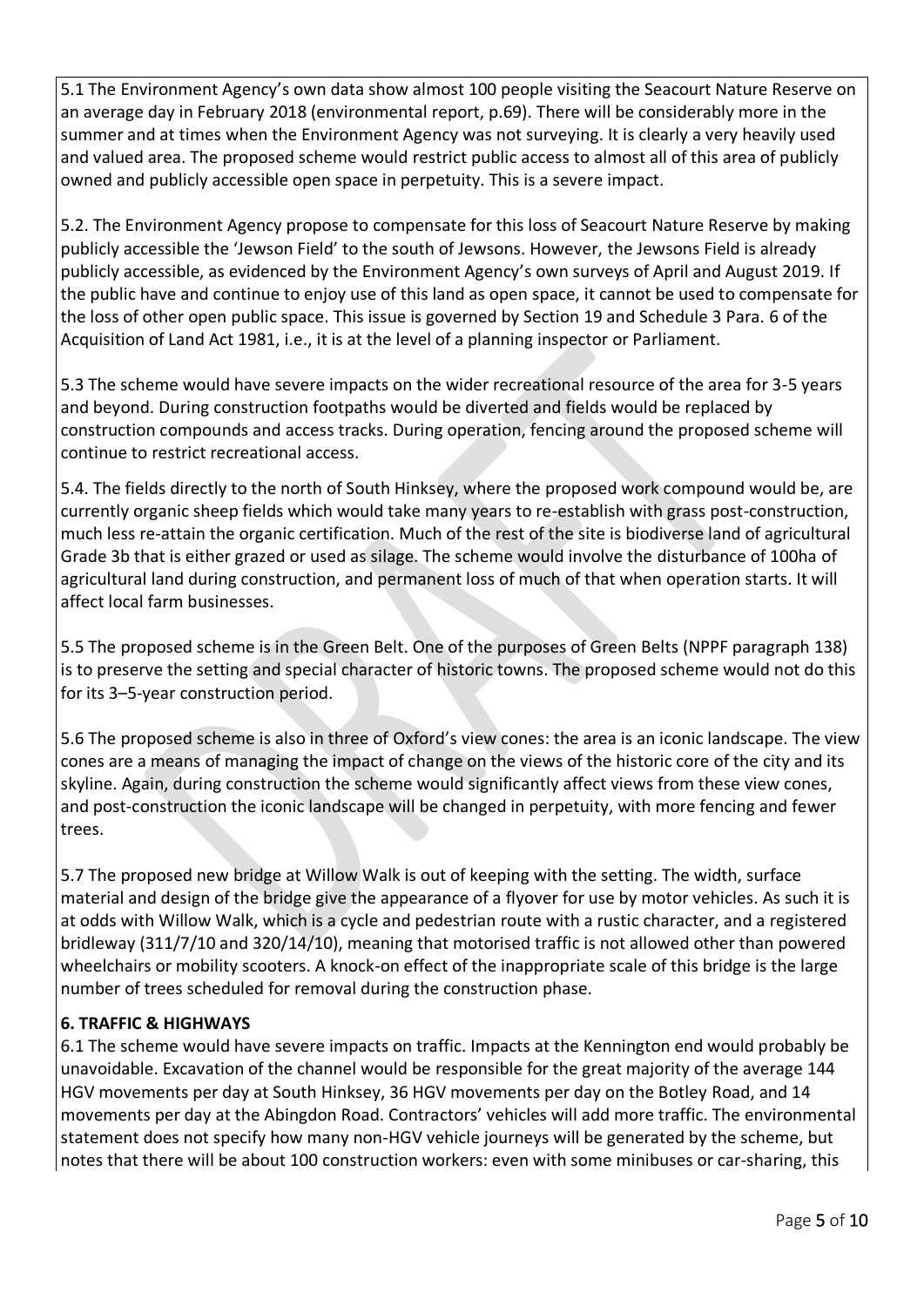will involve a significant additional number of vehicles above the almost 200 HGV movements per day for the scheme's 3–5-year construction period.

6.2 The A34 is a national trunk road and part of it doubles as the Oxford Ring Road. The Environment Agency have suggested a reduction in the speed limit to 40 mph on the A34 between North Hinksey and south of South Hinksey. This will affect both parts of the road currently running at 50mph and 70mph. As well as delays there is a potential safety issue as traffic has to slow down from 50/70mph to 40mph. Tailbacks may reach Botley Interchange affecting traffic on the A420, access to and from Oxford and potentially the operation of other parts of the Oxford Ring Road.

### **7. CLIMATE CHANGE**

7.1. Paragraph 153 of the NPPF requires local planning authorities to take a proactive approach to mitigating and adapting to climate change. Therefore, development that creates, or leads to the release of significant amounts of carbon needs to be considered carefully.

7.2 Oxfordshire has acknowledged that there is a climate emergency, and its climate action declaration states that Oxfordshire will make climate action a top priority in all decision making. The environmental report states that the proposed scheme will generate almost 20,000 tonnes of carbon over its lifetime, which goes against the aim of having a net-zero carbon Oxfordshire by 2050.

7.3. NHPC notes that the calculations for the generation of carbon have not been supplied with the application. This raises questions over the source of the carbon and the proportions generated from construction, excavation and tree removal.

## **8. POLLUTION & HEALTH**

8.1 Much of the proposed scheme is essentially a linear sand and gravel project. Like any such extraction project, it would harm the health of people living on North Hinksey Lane, in North Hinksey Village and in South Hinksey through noise, dust, vibrations and air pollution. North Hinksey Lane and South Hinksey residents live within metres of the proposed work: no bunds or other barriers are proposed at North Hinksey Lane, and the houses will look directly down onto the works.

8.2 The A34 at Yarnells Road / Stanley Close is already an Air Quality Management Area because of vehicular NOx emissions, which have been above legal limits since at least 2012. The HGVs and other vehicles associated with the proposed scheme, and particularly the increase in congestion associated with these vehicles, would exacerbate these air quality problems.

8.3 Several chapters of the environmental statements inappropriately describe the scheme's impacts in comparison with existing impacts, e.g., additional HGVs represent 0.17% of the 24-hour Average Daily Traffic on the A34; the scheme's carbon emissions are equivalent to ten days of Oxford emissions. This is an inappropriate comparator. The A34 is already extremely busy. Oxford's emissions are already 718,000 tonnes per year too high. The scheme is in addition to all of these impacts, not having an insignificant impact in comparison to them.

8.4 Green infrastructure is linked to physical and mental health benefits. The proposed scheme would significantly reduce local residents' access to green infrastructure during the 3-5 years of construction, and there would be reduced access during the operation of the scheme.

## **9. COST EFFICIENCY**

9.1 As stated at 3.1(e) NHPC notes concerns that a two-stage channel is much more destructive and expensive than other options. The proposal does not adequately assess no-channel, first stage-channel-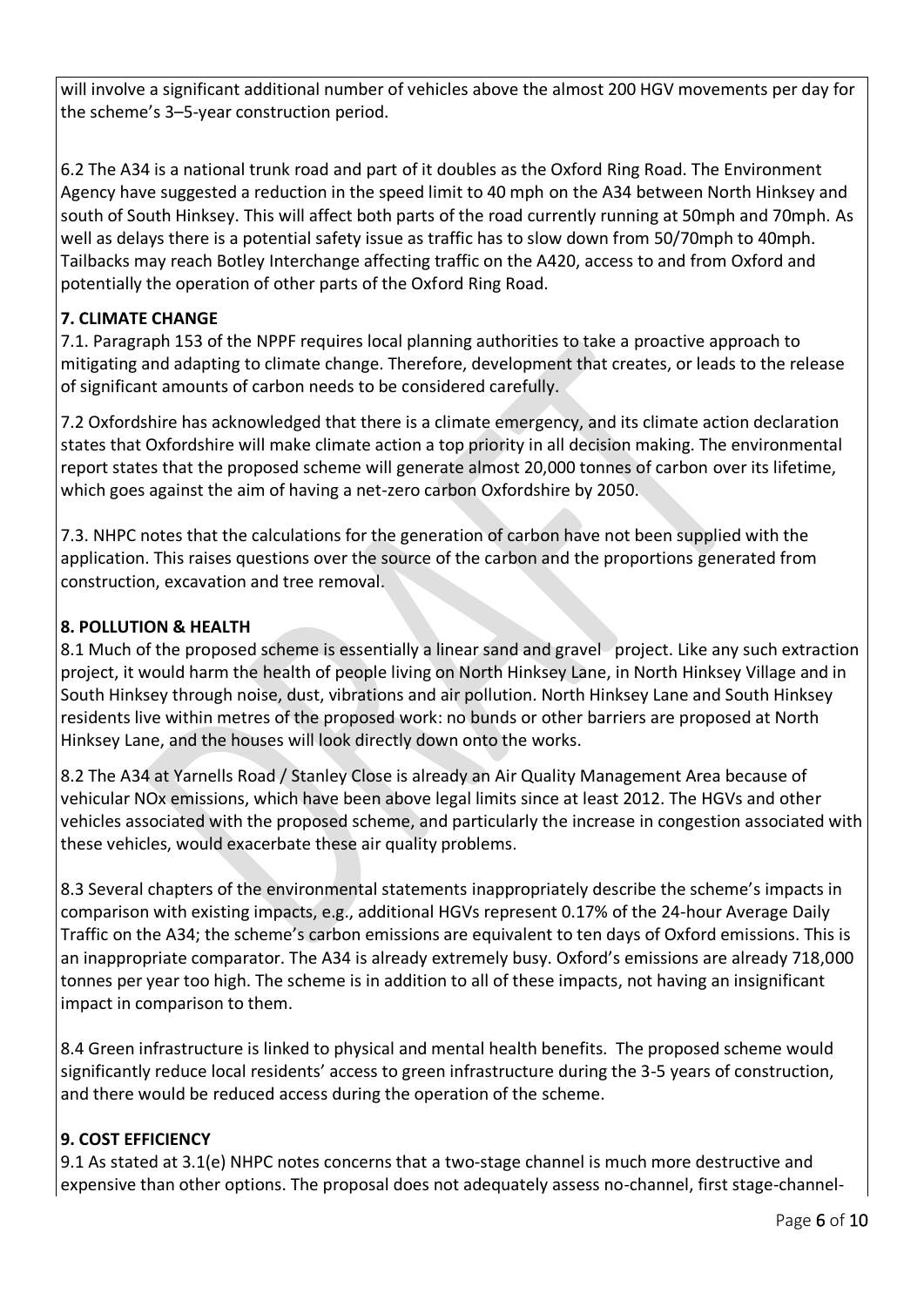only, piped alternatives or the benefits of culvert and stream maintenance. The environmental statement includes a management plan (Appendix I) but no costings about ongoing maintenance of the scheme. Without such maintenance, the effectiveness of the channel will reduce over time. The Full Business Case of 2019 does include costings for maintenance, but only for the first 10 years after construction. NHPC notes that subsequent to that, "there will continue to be operational funding available to the Environment Agency from government. This is bid for as part of annual maintenance budgets". The costings provided for the proposed scheme are therefore too low.

9.2 The great majority of the proposed scheme's flood protection comes simply from continuing existing maintenance, including use of temporary defences: this has a benefit-to-cost ratio of 60:1. A 'no channel' option would have a benefit-to-cost ratio of 13:1. Adding a £23 million channel brings this down to 11:4. The incremental benefit of 'no channel' is 2.2:1; the incremental benefit of a channel is only 1.4:1, assuming that the Environment Agency stay within the costs assumed by the environmental statement.

9.3 The environmental statement notes that the scheme will also protect: Botley Road, Abingdon Road, the railway line (at Kennington), and the public utilities. The planning application and environmental statement show a reduced risk of flooding for the roads, railway line and one electric substation, but this is with a "do minimum" scenario. The Environmental Statement does not state what the protection would be under either of the no-channel options shown as A1 and A2 in Appendix Q. There is no information whatsoever regarding the wider electric supply network, nor fresh water supply or foul water/sewers. This is important because the scheme generates considerable financial and non-financial costs: it is unreasonable for the application to be approved unless the claimed benefits can be confirmed, quantified, and then assessed against the costs.

| <b>P22/V0774/FUL</b> | Oxford Sports Lawn     | Provision and erection of floodlights to two | 30/04/2022       |
|----------------------|------------------------|----------------------------------------------|------------------|
|                      | Tennis Club North      | existing hard tennis courts.                 | <b>Extension</b> |
|                      | Hinksey Lane North     |                                              | requested        |
|                      | <b>Hinksey Village</b> |                                              | to               |
|                      | Oxford                 |                                              | 06/05/2022       |

**Comment:** NHPC support this application but would request that the VOWHDC's Wildlife Officer's comments are noted to ensure that the lights meet the correct standards to protect bats and moths.

| <b>P22/V0851/FUL</b> | 9A Eynsham Road      | Variation of condition 2 (Approved Plans)       | 05/05/2022       |
|----------------------|----------------------|-------------------------------------------------|------------------|
|                      | <b>Botley Oxford</b> | rooflight added to provide natural daylighting  | <b>Extension</b> |
|                      |                      | and ventilation to a bedroom on planning        | requested        |
|                      |                      | application P20/V0648/FUL (Demolition of the    | l to             |
|                      |                      | existing two storey, linked detached dwelling   | 06/05/2022       |
|                      |                      | house with integral garage and the construction |                  |
|                      |                      | of a building to accommodate 5 x 2 bedroom      |                  |
|                      |                      | flats)                                          |                  |

**Comment:** NHPC have considered this application and have no comment or objections.

| <b>P22/V0784/HH</b> |                | 34 Yarnells Hill North   Erection of a two-storey rear extension & a loft | 07/05/2022 |
|---------------------|----------------|---------------------------------------------------------------------------|------------|
|                     | Hinksey Oxford | conversion with a raised ridgeline of main roof &                         |            |
|                     | Oxfordshire    | roof lights.                                                              |            |

**Comment:** NHPC feels this application:

- Is an overdevelopment of the site.
- $\bullet$  With the additional height of the 1<sup>st</sup> floor extension, there will likely be a loss to the privacy of the neighbouring properties.
- This will likely lead to a loss of light to the neighbouring properties.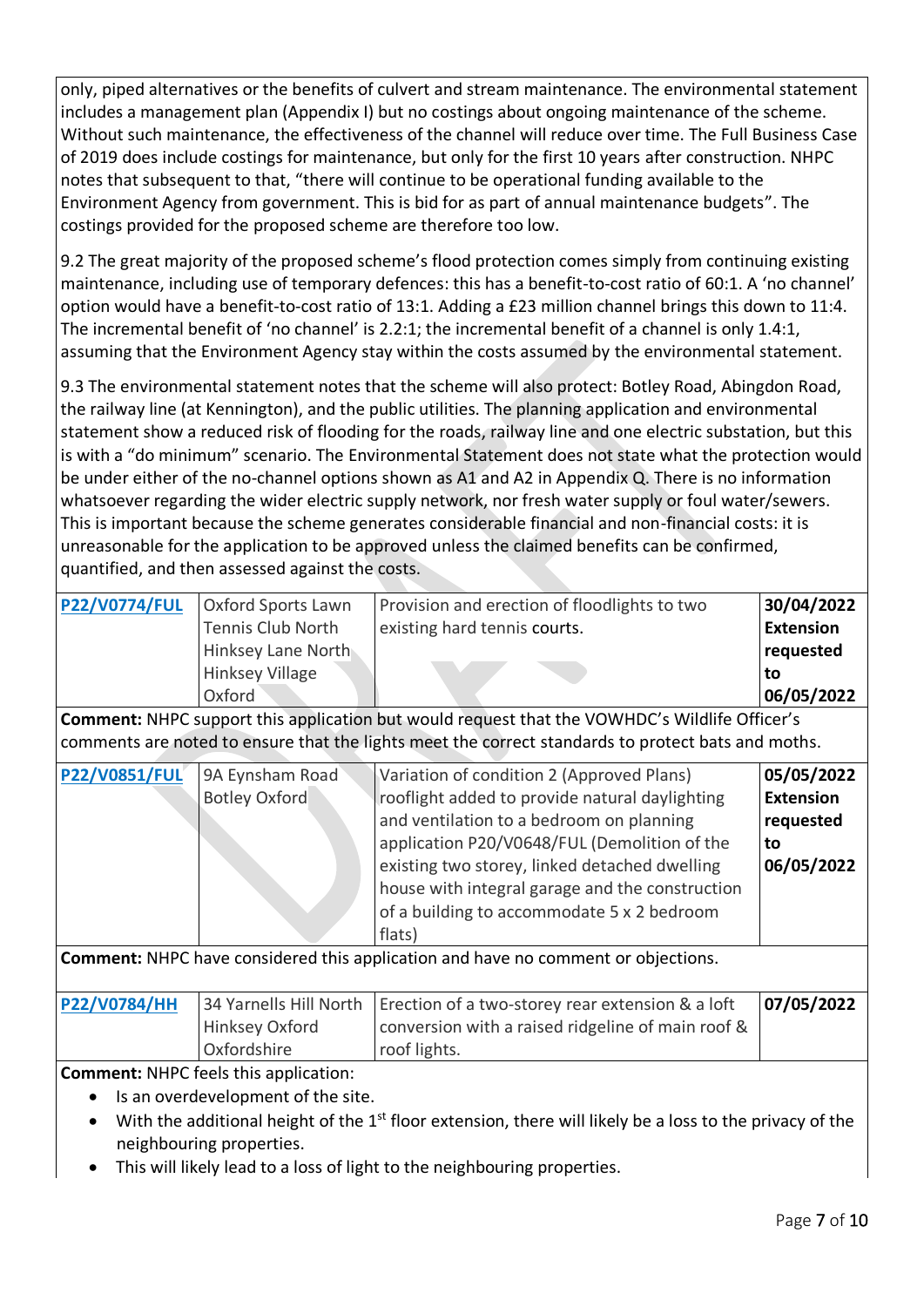| <b>P22/V0082/FUL</b> | Land adjacent to 16                         | Construction of new dwelling with amended roof                                           | 13/05/2022      |  |
|----------------------|---------------------------------------------|------------------------------------------------------------------------------------------|-----------------|--|
|                      | <b>Yarnells Road North</b>                  | design to that previously approved under                                                 |                 |  |
|                      | Hinksey Oxford                              | P17/V00205/FUL.                                                                          |                 |  |
|                      |                                             | <b>Comment:</b> NHPC have considered this application and have no comment or objections. |                 |  |
| P22/V0947/DIS        | <b>St Lawrence House</b>                    | Discharge of condition 3 (Turning Areas and Car                                          | 25/05/2022      |  |
|                      | North Hinksey Lane                          | Parking) on planning application P17/V3417/PDO                                           |                 |  |
|                      | Oxford                                      | (Change of use from Office B1(a) to 20 residential                                       |                 |  |
|                      |                                             | flats $(C3)$                                                                             |                 |  |
|                      |                                             | <b>Comment:</b> NHPC have considered this application and have no comment or objections. |                 |  |
| <b>P22/V0913/FUL</b> | <b>Westminster House</b>                    | Variation of condition 2 (approved plans) on                                             | 17/05/2022      |  |
|                      | 47 West Way Botley                          | application P15/V2117/FUL for the alteration of                                          |                 |  |
|                      |                                             | the Cycle and Bin storage. (Demolition of existing                                       |                 |  |
|                      |                                             | commercial building. New development of 11                                               |                 |  |
|                      |                                             | apartments in two 3-storey buildings).                                                   |                 |  |
|                      |                                             | Comment: NHPC have considered this application and have no comment or objections.        |                 |  |
|                      |                                             |                                                                                          |                 |  |
| b) Amendments:       |                                             |                                                                                          |                 |  |
| <b>P21/V3511/FUL</b> | Ardmore Stanton                             | additional arboricultural and slab level                                                 |                 |  |
|                      | Road Oxford                                 | information submitted on the 14 <sup>th</sup> March 2022                                 |                 |  |
|                      |                                             |                                                                                          |                 |  |
|                      |                                             | <b>Comment:</b> NHPC have considered this application and have no comment or objections. |                 |  |
|                      | c) Discharge / variation of condition: None |                                                                                          |                 |  |
|                      |                                             |                                                                                          |                 |  |
| d) Withdrawal: None  |                                             |                                                                                          |                 |  |
|                      |                                             |                                                                                          |                 |  |
| e) PDH/LDP:          |                                             |                                                                                          |                 |  |
| <b>P22/V0753/PDH</b> | 34 Yarnells Hill North                      | Erection of single storey rear extension                                                 |                 |  |
|                      | Hinksey Oxford                              | replacement of garage door, new slide access                                             |                 |  |
|                      |                                             | door, front door and canopy. Width - 8m Height                                           |                 |  |
|                      |                                             | - 3.368m Height to eaves - 2.999m                                                        |                 |  |
| <b>P22/V0923/PDH</b> | 43 Montagu Road                             | Single storey rear extension. Depth 5m Height                                            |                 |  |
|                      | Oxford                                      | 2.95m Height to eaves 2.95m                                                              |                 |  |
| f) Decision notices: |                                             |                                                                                          |                 |  |
| Ref                  | <b>Address</b>                              | Proposal                                                                                 | <b>Decision</b> |  |
| <b>P22/V0392/HH</b>  | <b>Elmhurst Harcourt Hill</b>               | Demolition of existing lean-to extensions and                                            | Permission      |  |
|                      | Oxford OX2 9AS                              | additions, Proposed single storey rear extension,                                        | Granted         |  |
|                      |                                             | proposed raising of ridge & eaves to create                                              |                 |  |
|                      |                                             | enlarged first floor including replacement                                               |                 |  |
|                      |                                             | dormer windows and solar PV panels,                                                      |                 |  |
|                      |                                             | replacement hipped roof over existing Garage,                                            |                 |  |
|                      |                                             |                                                                                          |                 |  |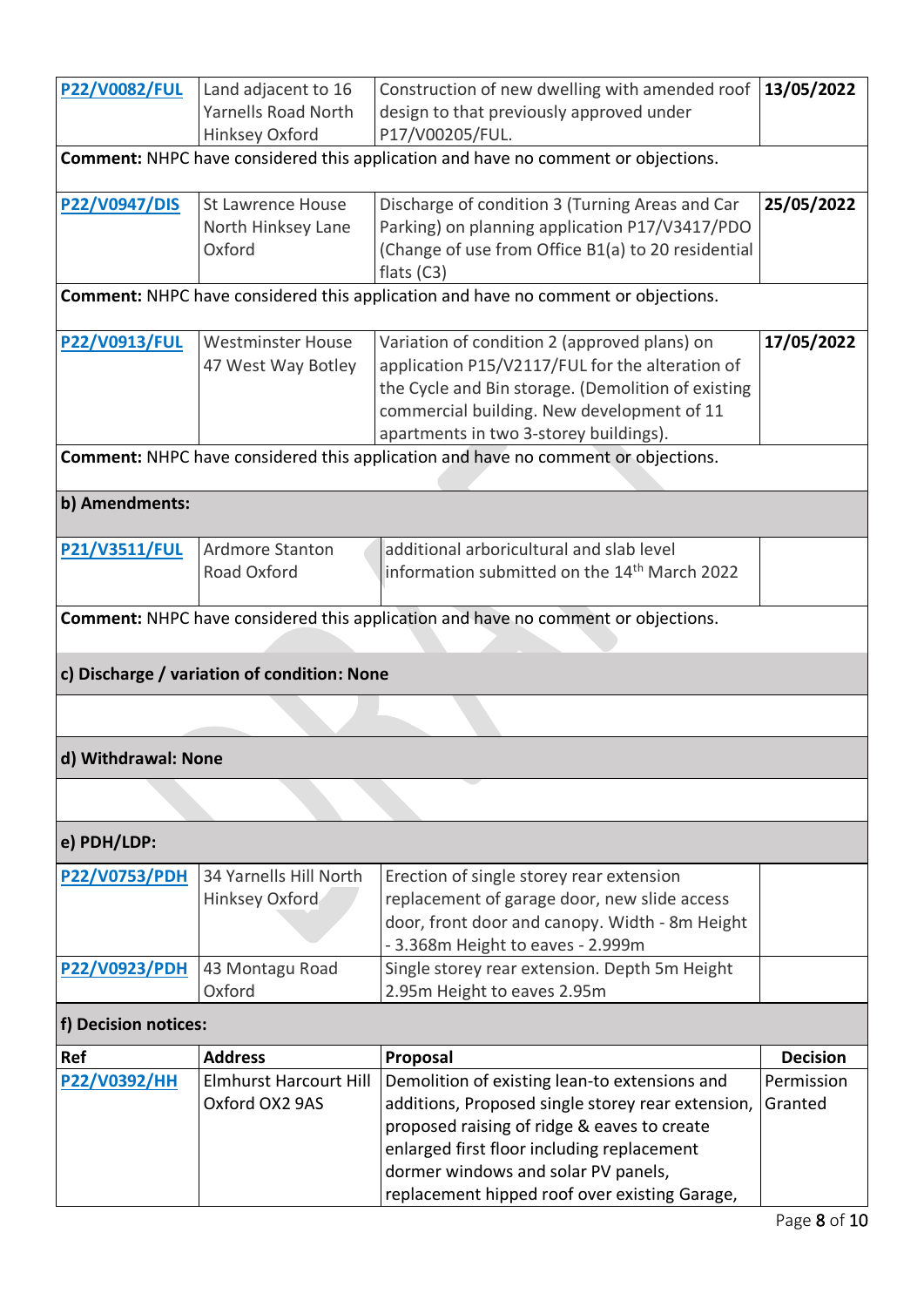|                                                   |                                       | change of roof finish, alterations to openings<br>and replacement of windows and doors,                                                                                                                                                                                                                                                                                                                                                                                                                                                                                                                                                                                                                                                                                                                                                                                                                        |                       |
|---------------------------------------------------|---------------------------------------|----------------------------------------------------------------------------------------------------------------------------------------------------------------------------------------------------------------------------------------------------------------------------------------------------------------------------------------------------------------------------------------------------------------------------------------------------------------------------------------------------------------------------------------------------------------------------------------------------------------------------------------------------------------------------------------------------------------------------------------------------------------------------------------------------------------------------------------------------------------------------------------------------------------|-----------------------|
| P21/V3216/FUL                                     | 176 Westminster Way<br>Oxford OX2 OLR | Change of use from a small 6-person HMO (C4)<br>to large 7-bed HMO (suigeneris), with single-<br>storey rear extension and dropped kerb<br>(Transport Assessment received 6 December<br>2021) (Amended plans and swept paths received<br>27 January 2022)                                                                                                                                                                                                                                                                                                                                                                                                                                                                                                                                                                                                                                                      | Permission<br>Granted |
| <b>P22/V0354/FUL</b><br>h) Appeal decisions: None | 76 West Way Oxford<br>OX2 9JT         | Renewal of planning application<br>P19/V0253/FUL. The proposal is that the first<br>floor flat should be retained. The ground floor<br>space beneath would be converted back into<br>residential use, creating a further flat. The<br>existing single storey element would be slightly<br>raised to allow two flats to be accommodated<br>within 1.5 storeys, with bedroom<br>accommodation on the first floor. These will be<br>arranged so that dormer windows face towards<br>the street to avoid undue overlooking onto<br>neighbouring properties. The existing garaging<br>would be removed, this will allow the car<br>parking to be reconfigured to enable cars to exit<br>from the site in a forward gear using the existing<br>vehicular access. There also remains sufficient<br>space on the site to accommodate an area of<br>communal open space and storage space for<br>refuse bins and cycles | Permission<br>Granted |
|                                                   |                                       |                                                                                                                                                                                                                                                                                                                                                                                                                                                                                                                                                                                                                                                                                                                                                                                                                                                                                                                |                       |

# **6. Any other planning matters:**

(a) Chairman/Committee discretion

## (b) **Late agenda items for Planning Committee 5th May 2022**

| <b>New Applications</b>                                                                  |                            |                                           |                 |  |
|------------------------------------------------------------------------------------------|----------------------------|-------------------------------------------|-----------------|--|
| Ref                                                                                      | <b>Address</b>             | Proposal                                  | <b>Deadline</b> |  |
| <b>P22/V1052/HH</b>                                                                      | 11 Cumnor Rise Road Oxford | Proposed single storey rear/side          | 25/05/2022      |  |
|                                                                                          |                            | extension (replacing existing extension), |                 |  |
|                                                                                          |                            | with fenestration/material/roof           |                 |  |
|                                                                                          |                            | alterations to the existing house         |                 |  |
| <b>Comment:</b> NHPC have considered this application and have no comment or objections. |                            |                                           |                 |  |
| <b>P22/V1064/HH</b>                                                                      | 3 Toynbee Close Oxford     | Proposed single storey rear extension     | 26/05/2022      |  |
|                                                                                          |                            | (Resubmission of application              |                 |  |
|                                                                                          |                            | P21/V3169/HH)                             |                 |  |
| <b>Comment:</b> NHPC have considered this application and have no comment or objections. |                            |                                           |                 |  |